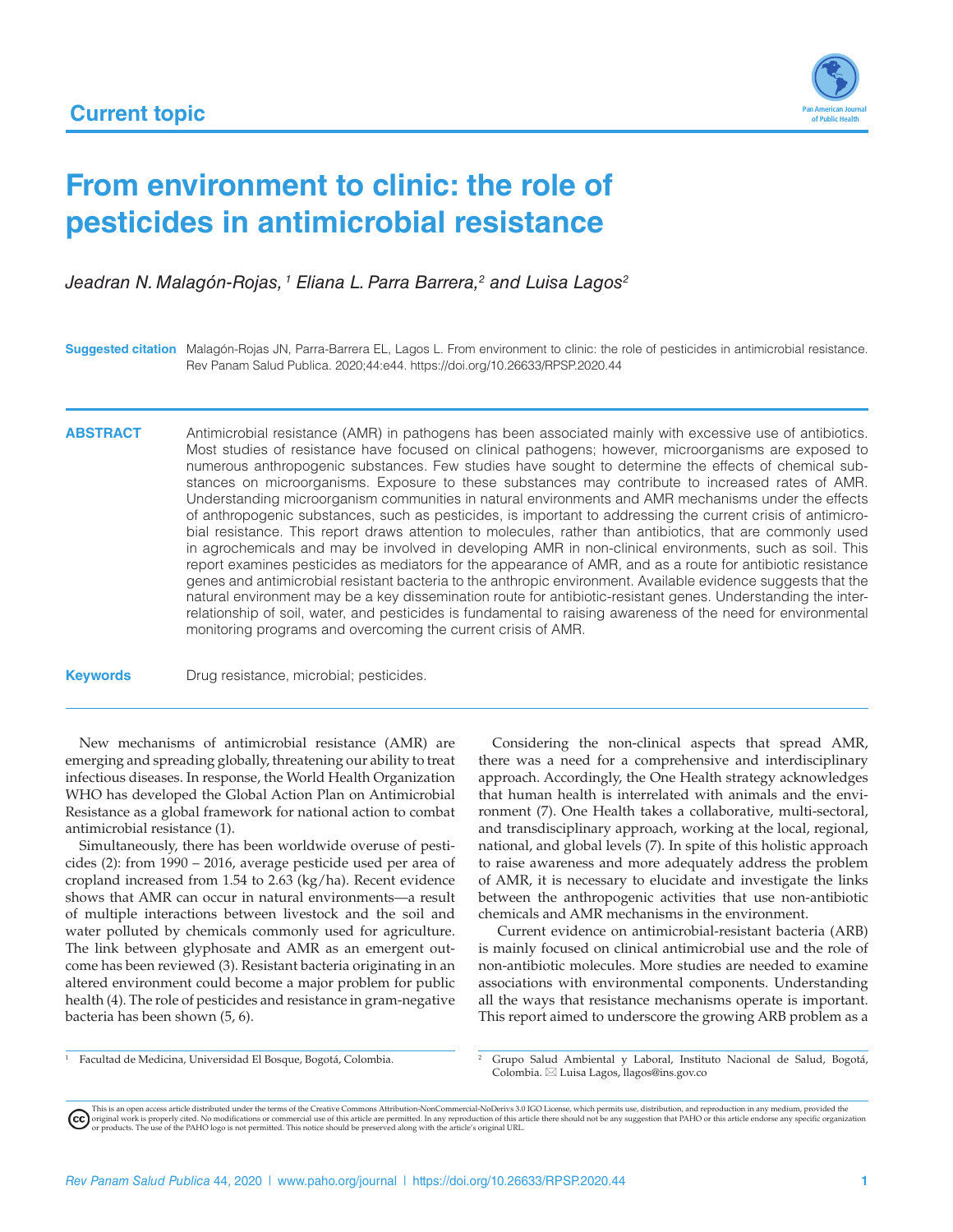consequence of anthropic activities that underlie and heighten this public health crisis.

## **Pesticides as triggers: Resistance developed beyond the clinical environment**

Soil microbiota serves as an early contributor to AMR and a reservoir of genes for resistance to clinical pathogens. Metagenomics studies have identified an exchange of antibiotic resistance genes (ARG) between environmental bacteria and clinical pathogens (5). Multidrug-resistant (MDR) soil bacteria also contain genes for resistance to the main classes of antibiotics, such as aminoglycosides, amphenicols, β-lactams, sulfonamides, and tetracycline (5).

An association between pesticides and AMR has been suggested by some studies (6). Some strains of pesticide-degrading bacteria isolated from soils exposed to pesticides were resistant to five commonly-used antibiotics. It has been suggested that such resistance could be conferred by a plasmid that contributes to cross resistance via an unspecific organophosphorus hydrolase that also degrades antibiotic derivatives (6). This is a case of cross resistance, where the natural selection process could be involved in MDR derived from horizontal gene transfer (6).

Screening AMR profiles in soil microbiota from organic and non-organic farming showed genes for resistance to clinical antibiotics in both types of soils; the antimicrobial resistance of the cultivable isolates, including clinically relevant ones, was mediated by efflux pumps (8). Nevertheless, considering that sub-lethal chronic exposure of *E.coli* to glyphosate-based herbicides is not mutagenic (9), epigenetic effects of such pesticides are still likely.

A series of studies have evaluated changes in the Minimum Inhibitory Concentration after simultaneous exposure to herbicides and antibiotics (10). A sub-lethal effect of biocides is related with an adaptive multiple-antibiotic resistance phenotype, associated with an increase in the expression of efflux pumps. For *E. coli* and *Salmonella enterica* Serovar Typhimurium, it was observed that contact with three herbicides, the dicamba (Kamba500,® Nufarm, Otahuhu, New Zealand), 2, 4-dichlorophenoxyacetic acid (2,4-D), and glyphosate (Roundup,® Monsanto, Melbourne, Australia) induced different changes in the response to antibiotics: for *S. enterica* Serovar Typhimurium, exposure to Kamba® and 2, 4-D increased tolerance to ampicillin, chloramphenicol, ciprofloxacin, and tetracycline; for *E. coli*, a similar response was observed, except without an increased tolerance to ampicillin. In addition, for both species, exposure to Roundup® increased tolerance to ciprofloxacin and kanamycin. Since an efflux pump inhibitor restored *E. coli* susceptibility to antibiotics, a transport mechanism was suggested to be involved in the susceptibility change (10). To further explore this response, new studies were planned: short-term evolution experiments using either the natural variability within a monoculture of *E. coli* or *S. Typhimurium*, or isogenic strains only differing in their level of AMR. Resistance evolution was evaluated in short-term evolution assays with different combinations of antibiotics and commercial herbicide (11). The mutation rate for *E. coli* and *S. enterica* increased while continuously exposed to Roundup® and ciprofloxacin, resulting in a higher number of resistant variants, accelerating resistance evolution under these conditions (11). The effect of other common biocide formulations based on either atrazine, copper, or pyrethrins were tested on *E. coli*. The efflux pump AcrAB-TolC showed a relationship between copper in combination with the antibiotic tetracycline. This was caused by both the induction of the adaptive efflux system and by chelation of the antibiotic by copper. An adaptive response was observed, demonstrating that the experimental environment can accelerate the evolution and the resistance response (12).

Studies with *P. aeruginosa* isolated from agricultural soils have shown that exposure to herbicides can induce a decrease in the susceptibility to aztreonam, an antimicrobial commonly used to treat these infections. Nevertheless, the resistance mechanism could not be determined because resistant strains did not have either β–lactamase encoding genes nor increased expression of MexAB-OprM, an efflux pump previously involved in *P. aeruginosa* resistance (13). Therefore, it follows that pesticides used in agricultural soils are strong selective pressures for resistant strains in natural and agricultural environments.

#### **From environment to clinic: a pathway for resistant bacteria**

AMR has been stated to be a critical functional trait of pesticide-degrading microorganisms. Microbial degradation of pesticides may constitute "hot spots" for pesticide-degraders, promoting AMR by different molecular mechanisms, including genetic changes (4). In this vein, elucidation of the origin of AMR has driven a focus on the pre-existence of an environmental resistome, with the soil as an important reservoir for the evolution and spread of diverse resistance mechanisms where horizontal gene transfer could be playing a major role (14).

Although the bacterial composition of soils from conventional and organic farming are similar (8), the community dynamics of such complex environments, interacting with other phyla and chemical mixes from anthropogenic activities, can lead to resistance. This could be a result of not only agrichemicals use, but also of the complex interactions of a highly diverse antibiotic-producing microbiota. The β-lactamases enzymes that hydrolyze the  $β$  -lactam class of antibiotics have been found in soils with and without anthropogenic activity. ARG levels in agricultural soils increased from 1940 – 2010, such that the presence of broad-spectrum β-lactam ARG genes (bla<sub>TEM</sub> and  $bla<sub>SHV</sub>$ ) was 15 times higher. Additionally, there is evidence of the exchange of ARG between environmental bacteria and clinical pathogens. That is, MDR soil bacteria have genes similar to human pathogens, such as *A. baumannii*, *C. diptheriae*, *E. coli*, *E. cloacae, K. pneumoniae*, *P. aeruginosa*, *S. typhimurium*, and *S. typhi* (5).

ARB in soils can be dispersed by run-off to other environments, including to potable water sources (15). Run-off is associated with the proliferation, prevalence, and persistence of ARB and ARG in aquatic environments (15). Additionally, it has been observed that physicochemical water parameters are able to modify bacterial community structure, as well as ARG profiles (16). Surface water is another media harboring and propagating ARB, originating from several mechanisms in different areas influenced by anthropogenic activities.

Aerosols are another important source of contamination, especially in polluted urban areas. Microbial aerosols in the air are more diverse than water surface communities, and allow bacterial transport from polluted aquatic environments to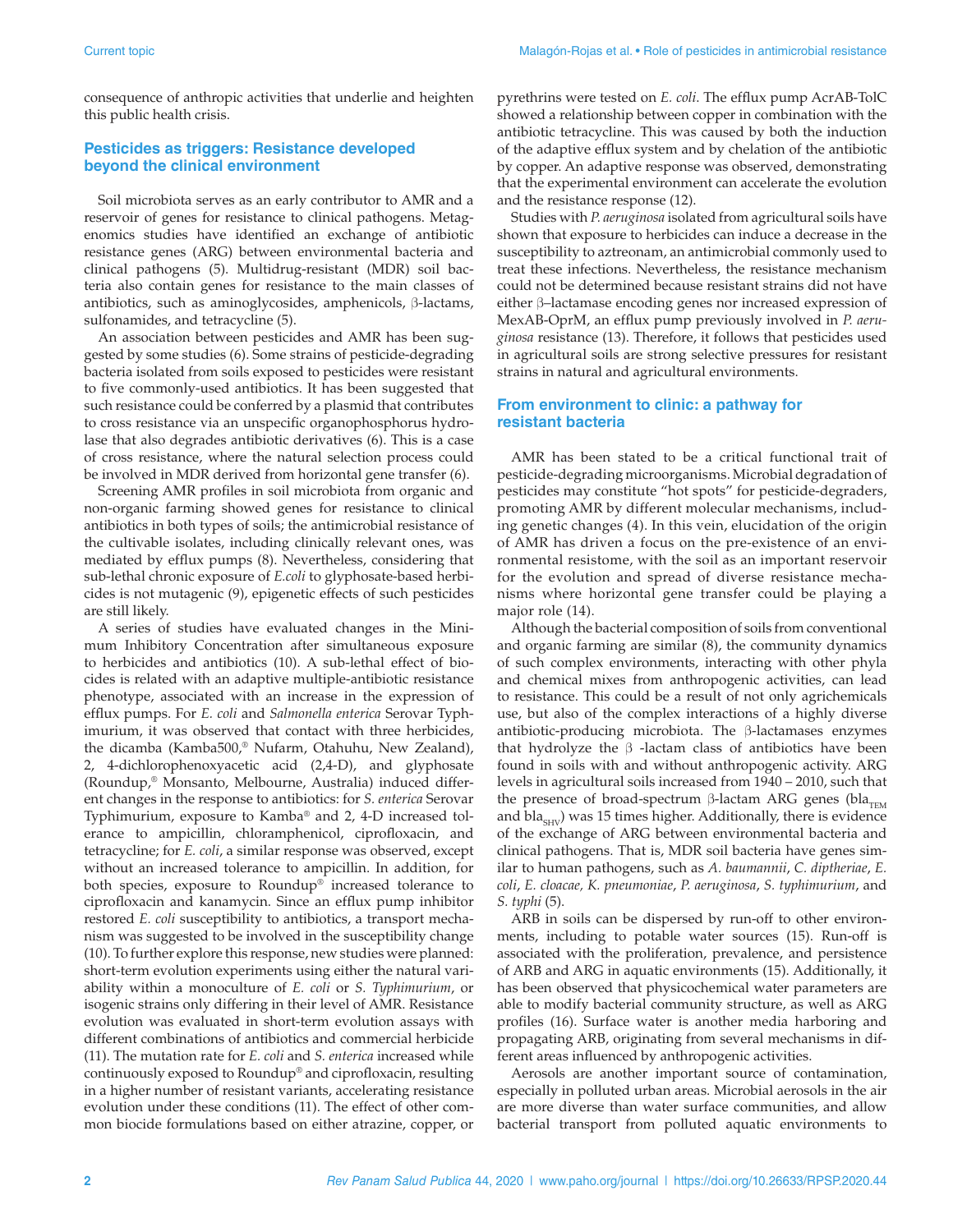nearby areas (17). ARG within the soil-plant system suggests a potential route of ARG transfer to the human microbiome via the food chain (18).

#### **Prospects for future studies and action policies**

AMR affects human, animal, plant, and environmental health. In order to improve public health outcomes worldwide, One Health has been established as the framework for developing strategies, programs, and policies (7). Although AMR has been frequently associated with medical management, pesticides should be a high priority in the One Health framework. Most research has not focused on the diverse range of interactions between natural bacteria populations and agrochemical use in the environment. Broad identification of ARG is done almost entirely in pathogenic bacteria, but research should be focused on aquatic and soil microorganisms as well. Because measures against AMR are primarily undertaken in the human health sector, the environment is unrepresented on national, multi-sectoral AMR committees, allowing significant gaps in data, studies, and control strategies to persist (19). The link between chemical use in agriculture and ARB in humans must be prioritized for combating the antibiotic-resistance epidemic (20).

AMR burden varies by geographical location, and while it is important to determine epidemiology on the local and institutional level, it may be imperative to also identify the substances in the environment that increase resistance. Studies of such bacteria communities in polluted soils, especially pesticide use in areas with poor sanitary conditions, should be of special interest. Studies of farming systems are essential to determining optimal use and regulation of antimicrobials. Metagenomics now allow the study of soil and water bacteria populations in their natural habitat; more such studies will generate new insights into the adaptive bacterial evolution, mechanisms of resistance, and gene transfer. This new methodology may elucidate the combined effects caused by mixtures of emergent contaminants being used, released, and transported to natural environments.

The actions recommended here are in agreement with activities stated in the WHO Global Action Plan on Antimicrobial Resistance (1). The consequences and effects of pesticides on microorganisms remain unknown, but overuse and AMR have increased in the last decades. Therefore, the policies in clinical

and agricultural settings should consider this emergent problem, especially in countries that do not regulate chemical use. In short, public health policies must be integrated with environmental and farming policies.

### **Conclusions and recommendations**

AMR can be acquired in the natural environment when antibiotics and agrochemicals used by both clinical and agricultural activities contaminate ecosystems, changing the bacterial community structure and environmental resistomes. The mixed effects of pesticide use, as well as the effects of pesticides combined with other emerging contaminants, can induce cross-resistance and must be considered.

AMR can occur with or without antibiotic molecules and can originate in remote places, far from clinic locations. ARG transfer from environmental bacteria to pathogenic bacteria is a key determinant for antibiotic resistance. Specifically, evaluating soils in the flood plains of contaminated rivers is essential to determining where AMR is originating and how pesticides impact the exchange of resistant genes. Many molecules used by the farming industry, are not tested for sublethal effects.

The relevance of pesticides to AMR development is alarming. More evidence of pesticides as agents disturbing bacterial antibiotic susceptibility and generating transient adaptive responses is imperative. The role of pesticides, not only as toxins, but as pathways to AMR must be further evaluated to address the current crisis of antibiotic resistance and to raise awareness of the need for environmental monitoring and regulation.

**Author contributions.** JMR conceived the original idea. ELPB, LL, and JMR wrote the paper. All authors reviewed and approved the final version.

**Acknowledgements.** The authors wish to thank Seppo Salminem and Marjo Helander (University of Turku, Turku, Finland) for their review and recommendations on the document.

**Conflict of interests.** None declared.

**Disclaimer.** Authors hold sole responsibility for the views expressed in the manuscript, which may not necessarily reflect the opinion or policy of the *RPSP/PAJPH* and/or PAHO.

#### **REFERENCES**

- 1. World Health Organization. Global Action Plan on Antimicrobial Resistance [Internet]. 2015 [cited 2019 Oct 24]. 28 p. Available from: [https://www.who.int/antimicrobial-resistance/](https://www.who.int/antimicrobial-resistance/global-action-plan/en) [global-action-plan/en/](https://www.who.int/antimicrobial-resistance/global-action-plan/en)
- 2. FAO. Pesticides FAOSTAT. 2019.
- 3. Van Bruggen AHC, He MM, Shin K, Mai V, Jeong KC, Finckh MR, et al. Environmental and health effects of the herbicide glyphosate. Sci Total Environ. 2018;616–617:255–68.
- 4. Ramakrishnan B, Venkateswarlu K, Sethunathan N, Megharaj M. Local applications but global implications: Can pesticides drive microorganisms to develop antimicrobial resistance? 2018 [cited 2020 Feb 3]; Available from: <https://doi.org/10.1016/j.scitotenv.2018.11.041>
- 5. Forsberg KJ, Reyes A, Wang B, Selleck EM, Sommer MOA, Dantas G. The shared antibiotic resistome of soil bacteria and human pathogens. Science. 2012 Aug;337(6098):1107–11.
- 6. Rangasamy K, Athiappan M, Devarajan N, Parray JA. Emergence of multi drug resistance among soil bacteria exposing to insecticides. Microb Pathog. 2017;105:153–65.
- 7. World Health Organization. One Health [Internet]. [cited 2019 Oct 24]. Available from: [https://www.who.int/features/qa/one](https://www.who.int/features/qa/one-health/en)[health/en/](https://www.who.int/features/qa/one-health/en)
- 8. Armalytė J, Skerniškytė J, Bakienė E, Krasauskas R, Šiugždinienė R, Kareivienė V, et al. Microbial Diversity and Antimicrobial Resistance Profile in Microbiota From Soils of Conventional and Organic Farming Systems. Front Microbiol [Internet]. 2019 [cited 2019 Jul 29];10(892):1–12. Available from: [www.frontiersin](www.frontiersin.org) [.org](www.frontiersin.org)
- 9. Tincher C, Long H, Behringer M, Walker N, Lynch M. The glyphosate-based herbicide roundup does not elevate genomewide mutagenesis of Escherichia coli. G3. 2017 Oct 1;7(10):3331–5.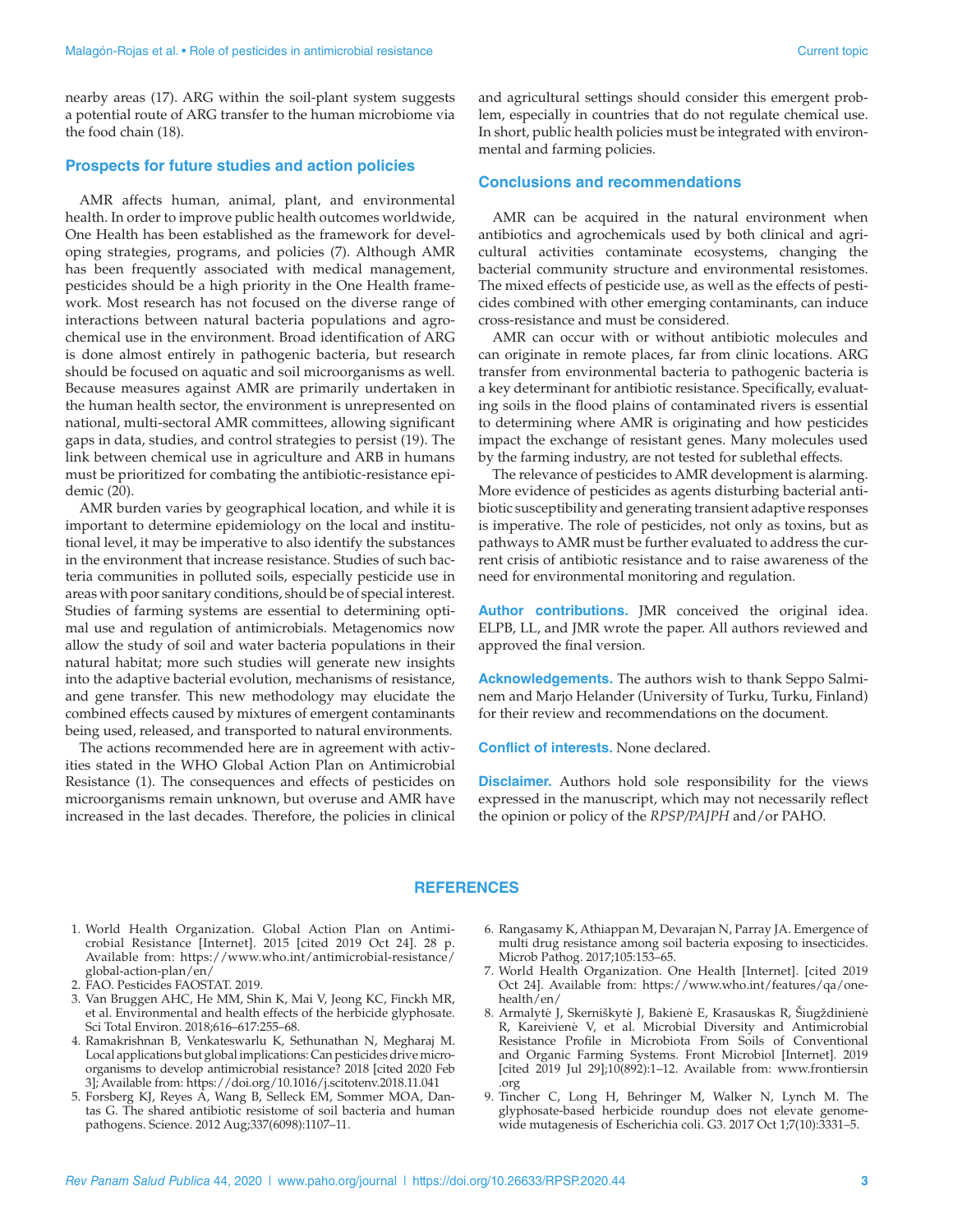- 10. Kurenbach B, Marjoshi D, Amábile-Cuevas CF, Ferguson GC, Godsoe W, Gibson P, et al. Sublethal exposure to commercial formulations of the herbicides dicamba, 2,4-dichlorophenoxyacetic acid, and glyphosate cause changes in antibiotic susceptibility in Escherichia coli and Salmonella enterica serovar Typhimurium. MBio [Internet]. 2015 Mar 24 [cited 2019 Aug 17];6(2). Available from: <http://www.ncbi.nlm.nih.gov/pubmed/25805724>
- 11. Kurenbach B, Hill AM, Godsoe W, van Hamelsveld S, Heinemann JA. Agrichemicals and antibiotics in combination increase antibiotic resistance evolution. PeerJ. 2018;6:e5801.
- 12. Jun H, Kurenbach B, Aitken J, Wasa A, Remus-Emsermann MNP, Godsoe W, et al. Effects of sub-lethal concentrations of copper ammonium acetate, pyrethrins and atrazine on the response of Escherichia coli to antibiotics. F1000Research. 2019;8(0):32.
- 13. Santos Braz V, Aparecida Silva Moretto J, Flavia Tonelli Fernandes A, Guedes Stehling E, Santos Braz à ania, essica Aparecida Silva Moretto à J. Change in the antimicrobial resistance profile of Pseudomonas aeruginosa from soil after exposure to herbicides Change in the antimicrobial resistance profile of Pseudomonas aeruginosa from soil after exposure to herbicides. J Environ Sci Heal. 2019;54(4):290–3.
- 14. Nesme J, Simonet P. The soil resistome: A critical review on antibiotic resistance origins, ecology and dissemination potential in telluric bacteria. Environ Microbiol. 2015;17(4):913–30.
- 15. Sanganyado E, Gwenzi W. Antibiotic resistance in drinking water systems: Occurrence, removal, and human health risks. Sci Total Environ. 2019;669:785–97.
- 16. Zhou ZC, Zheng J, Wei YY, Chen T, Dahlgren RA, Shang X, et al. Antibiotic resistance genes in an urban river as impacted by

bacterial community and physicochemical parameters. Environ Sci Pollut Res. 2017;24(30):23753–62.

- 17. Dueker ME, French S, O'Mullan GD. Comparison of bacterial diversity in air and water of a major urban center. Front Microbiol. 2018;9(NOV):1–13.
- 18. Zhang Y-J, Hu H-W, Chen Q-L, Singh BK, Yan H, Chen D, et al. Transfer of antibiotic resistance from manure-amended soils to vegetable microbiomes. Environ Int. 2019 Sep;130:104912.
- 19. Lomazzi M, Moore M, Johnson A, Balasegaram M, Borisch B. Antimicrobial resistance – moving forward? BMC Public Health [Internet]. 2019 Dec 2 [cited 2019 Aug 21];19(1):858. Available from: [https://bmcpublichealth.biomedcentral.com/articles/10.1186/](https://bmcpublichealth.biomedcentral.com/articles/10.1186/s12889-019-7173-7) [s12889-019-7173-7](https://bmcpublichealth.biomedcentral.com/articles/10.1186/s12889-019-7173-7)
- 20. Aitken SL, Dilworth TJ, Heil EL, Nailor MD. Agricultural Applications for Antimicrobials. A Danger to Human Health: An Official Position Statement of the Society of Infectious Diseases Pharmacists. Pharmacother J Hum Pharmacol Drug Ther [Internet]. 2016 Apr [cited 2019 Aug 2];36(4):422–32. Available from: [http://doi.](http://doi.wiley.com/10.1002/phar.1737) [wiley.com/10.1002/phar.1737](http://doi.wiley.com/10.1002/phar.1737)

Manuscript received on 25 October 2019. Revised version accepted for publication on 14 February 2020.

# **Del medioambiente al consultorio: la función de los plaguicidas en la resistencia a los antimicrobianos**

**RESUMEN** La resistencia a los antimicrobianos (RAM) en los agentes patógenos ha sido relacionada principalmente con el uso excesivo de los antibióticos. La mayoría de los estudios sobre la resistencia se han centrado en los agentes patógenos de importancia clínica; sin embargo, los microorganismos están expuestos a numerosas sustancias antropogénicas. Son muy pocos los estudios dedicados a determinar los efectos que producen las sustancias químicas en los microorganismos. La exposición a estas sustancias puede contribuir a los niveles mayores de la RAM. Comprender las comunidades de microorganismos en el medioambiente natural y los mecanismos de la RAM por los efectos de las sustancias antropogénicas, como los plaguicidas, resulta importante para abordar la actual crisis de la resistencia a los antimicrobianos. En este informe se hace énfasis en las moléculas, en lugar de los antibióticos, que se usan generalmente en los productos agroquímicos y que podrían contribuir a que se desarrolle la RAM en entornos no clínicos, como el suelo. Asimismo, se analiza el papel de los plaguicidas como mediadores en la aparición de la RAM, así como la manera en la que los genes y los microorganismos resistentes a los antibióticos se trasladan hacia el entorno antrópico. La evidencia indica que el entorno natural podría ser una vía clave de propagación para los genes resistentes a los antibióticos. Comprender la interrelación entre el suelo, el agua y los plaguicidas es fundamental para crear consciencia en cuanto a la necesidad de establecer programas de seguimiento ambiental y así poder superar la crisis actual de la RAM.

#### **Palabras clave** Farmacorresistencia microbiana; plaguicidas.